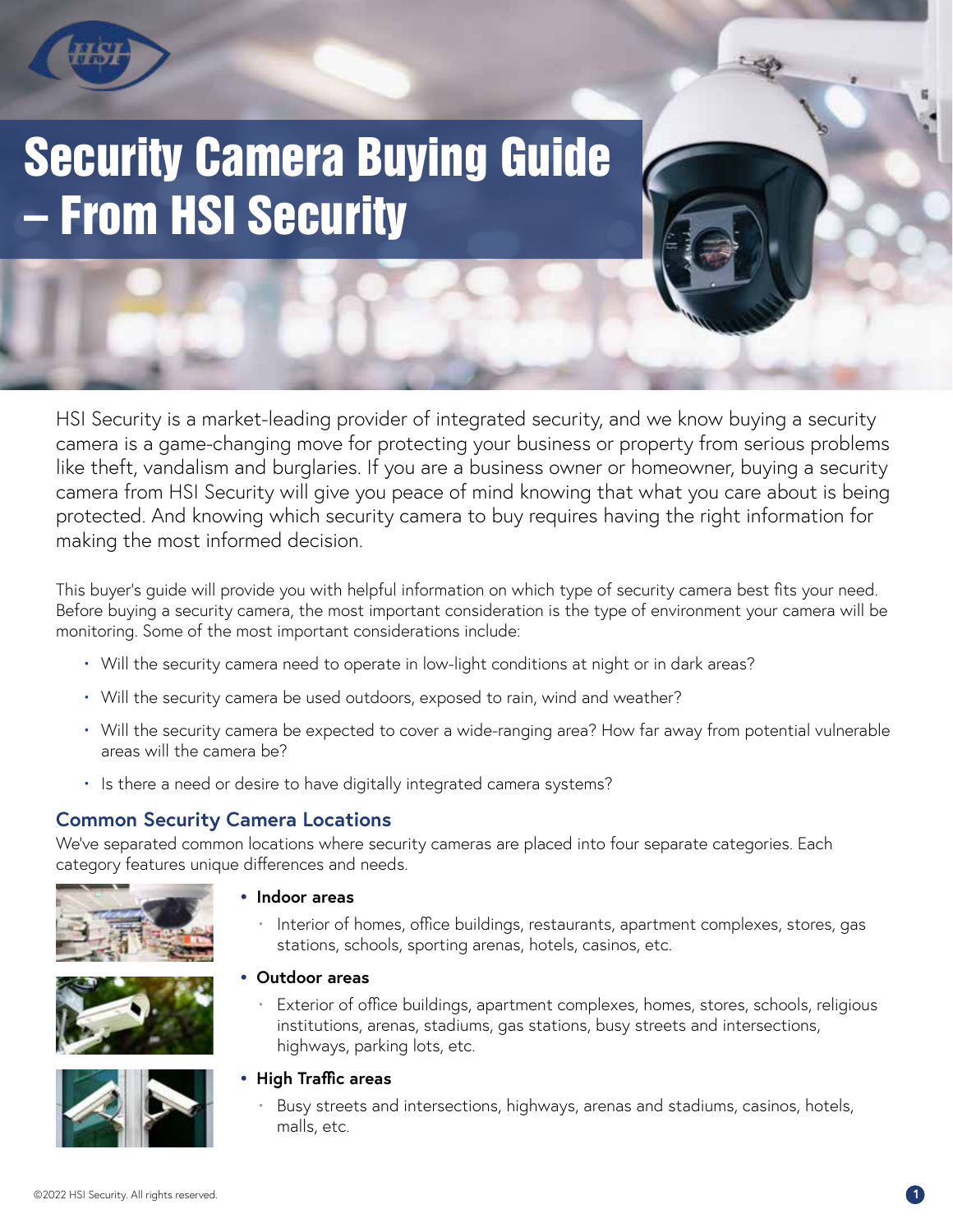

#### **• Large Space areas**

• Parking lots, highways, parks, retail centers and malls, etc.

Determining the location of the security camera leads into decisions about the types of cameras as well as the lenses needed.

#### **Types of Security Cameras**

Clearly, there are a lot of different variables to account for when trying to buy the right type of camera. With that in mind, the camera types listed below address some of the common security needs in different ways. The Internet Protocol (IP) and Analog video security cameras we offer include:



• Dome cameras - Named for its dome shape, these cameras function well in a wide range of indoor and outdoor environments. Common locations include office buildings, restaurants, apartment complexes, busy streets and intersections, warehouses, retail stores, gas stations, hotels, casinos and gyms.



 • Box cameras – Named for its box shape, these cameras have a protective box exterior and operate well in indoor and outdoor environments. Common locations include office buildings, restaurants, apartment complexes, warehouses, retail stores, gas stations, utility poles and busy streets and intersections.



 • Bullet cameras – Named for its resemblance to a rifle bullet shell, these cameras work well in indoor and outdoor locations. Common locations include office buildings and homes with small rooms or small spaces to monitor.



 • Pan, tilt and zoom (PTZ) cameras – These security cameras have multi-directional flexibility in indoor and outdoor environments and work well in areas with large groups of people. Common locations include office buildings, restaurants, apartment complexes, retail stores, construction sites, warehouses, gas stations, TV studios, casinos, arenas and stadiums, homes and busy streets and intersections.



 • Thermal and infrared cameras – These security cameras detect light coming from an object or person in dark indoor and outdoor environments. Common locations include military bases and office buildings with a security staff that needs this specific type of advanced surveillance.

#### *Security Camera Lens Considerations*

Two types of security camera lenses are fixed and varifocal. Fixed lenses have a set angle (like a wide angle) and does not have zoom capability. Varifocal lenses are the opposite in that the viewing angle can be changed and zooming are possible.

Resolution is also a critical consideration for those purchasing security camera systems. We've all seen news stories with blurry CCTV videos capturing a crime, but unable to identify details on any suspect. Ideally, your camera system should be able to capture enough detail to show identifying features within the environment that you would expect crime to be committed. In other words, if you expect a building to be most vulnerable at night, you should make sure that your camera system's resolution is effective in dark environments.

#### **Security Camera Brands**

At HSI Security, we offer our customers dome, box, bullet, PTZ and thermal and infrared security cameras from industry-leading brands to ensure your security concerns are comprehensively addressed, like Napco, Avigilon, Hikvision, Aiphone, 2GIG, Digital Watchdog, Nortek Security & Control LLC, Axis Communications, Rasilient Systems, Salient Systems, Hanwha Techwin America and Milestone Systems.